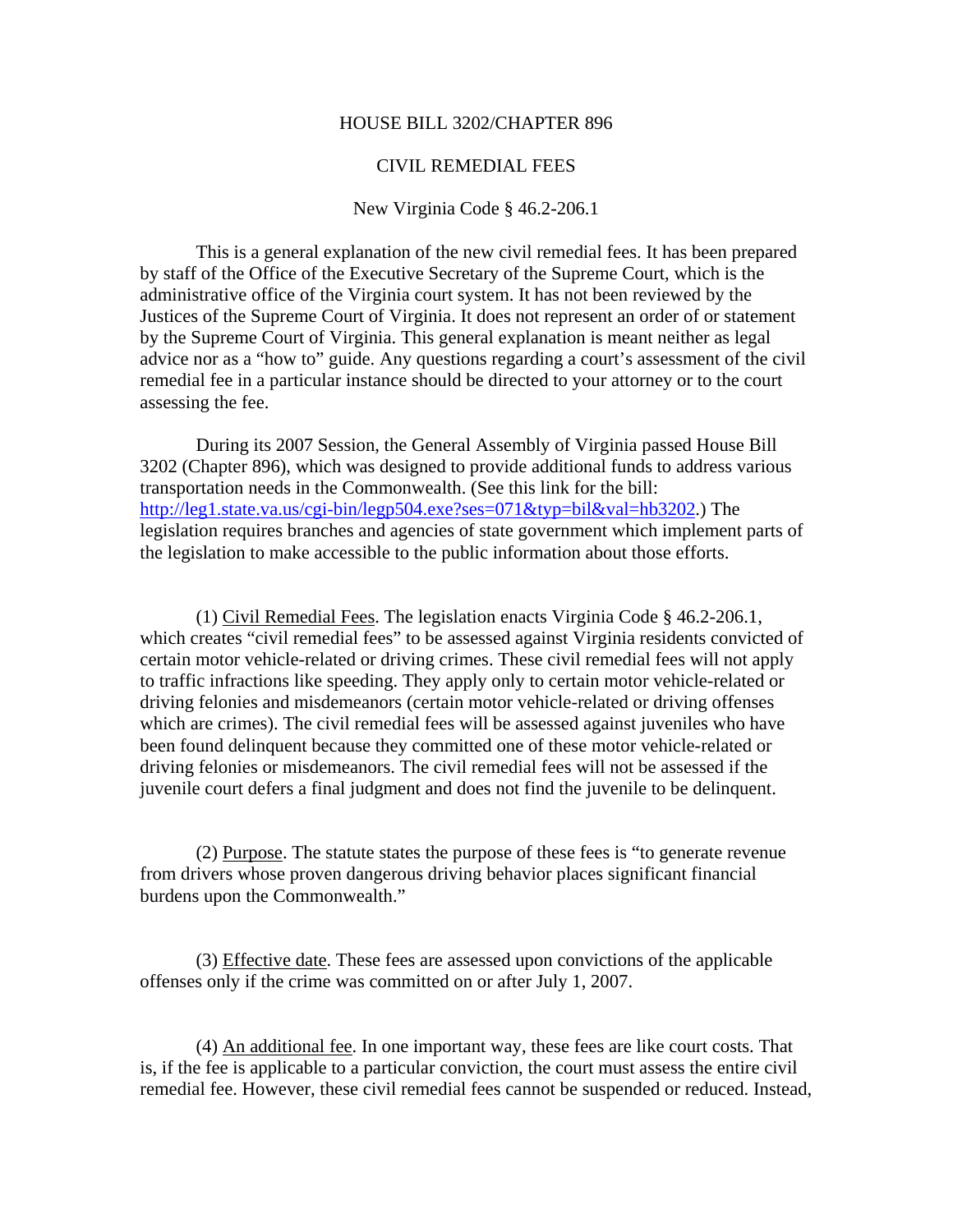by law, an applicable civil remedial fee must be assessed by the court in full. Finally, the law provides that "The civil remedial fees established by this section shall be in addition to any other fees, costs, or penalties imposed pursuant to the Code of Virginia."

(5) Virginia residents only. The civil remedial fee is applicable to Virginia "residents" convicted of these crimes. The law provides that "The civil remedial fees established by this section shall be assessed on any resident of Virginia operating a motor vehicle on the highways of Virginia, including persons to whom Virginia driver's licenses, commercial driver's licenses, or learner's permits have been issued pursuant to this title; and persons operating motor vehicles without licenses or whose license has been revoked or suspended."

 (6) Three-part fee. The civil remedial fees are imposed in three equal parts. If the fee applies, the court will order the first part of the fee to be paid to the court following the conviction. The court will also order that the second and third parts of the fee must be paid to the Department of Motor Vehicles (DMV) within 14 months and, then, within 26 months of the conviction. DMV will tell people who owe the second and third parts of the civil remedial fees when those parts of their fees will be due.

(7) Fee schedule. The civil remedial fees are as follows:

(a) *Driving on a suspended license*: \$250 to the court upon conviction, with two additional payments of \$250 each due to DMV, one within 14 months of conviction and the second within 26 months of conviction.

(b) *Reckless driving*: \$350 to the court upon conviction, with two additional payments of \$350 each due to DMV, one within 14 months of conviction and the second within 26 months of conviction.

(c) *DUI and related offenses* (§§ 18.2-266, -266.1, 46.2-341.24): \$750 to the court upon conviction, with two additional payments of \$750 each due to DMV, one within 14 months of conviction and the second within 26 months of conviction.

(d) *Other misdemeanors*, "Any other misdemeanor conviction for a driving and/or motor vehicle related violation of Title 18.2 or [Title 46.2] that is not included in one of the preceding three subdivisions": \$300 to the court upon conviction, with two additional payments of \$300 each due to DMV, one within 14 months of conviction and the second within 26 months of conviction.

(e) *Felony convictions*, "Any felony conviction for a driving or motor vehicle-related offense under Title 18.2 or [Title 46.2]": \$1,000 to the court upon conviction, with two additional payments of \$1,000 each due to DMV, one within 14 months of conviction and the second within 26 months of conviction.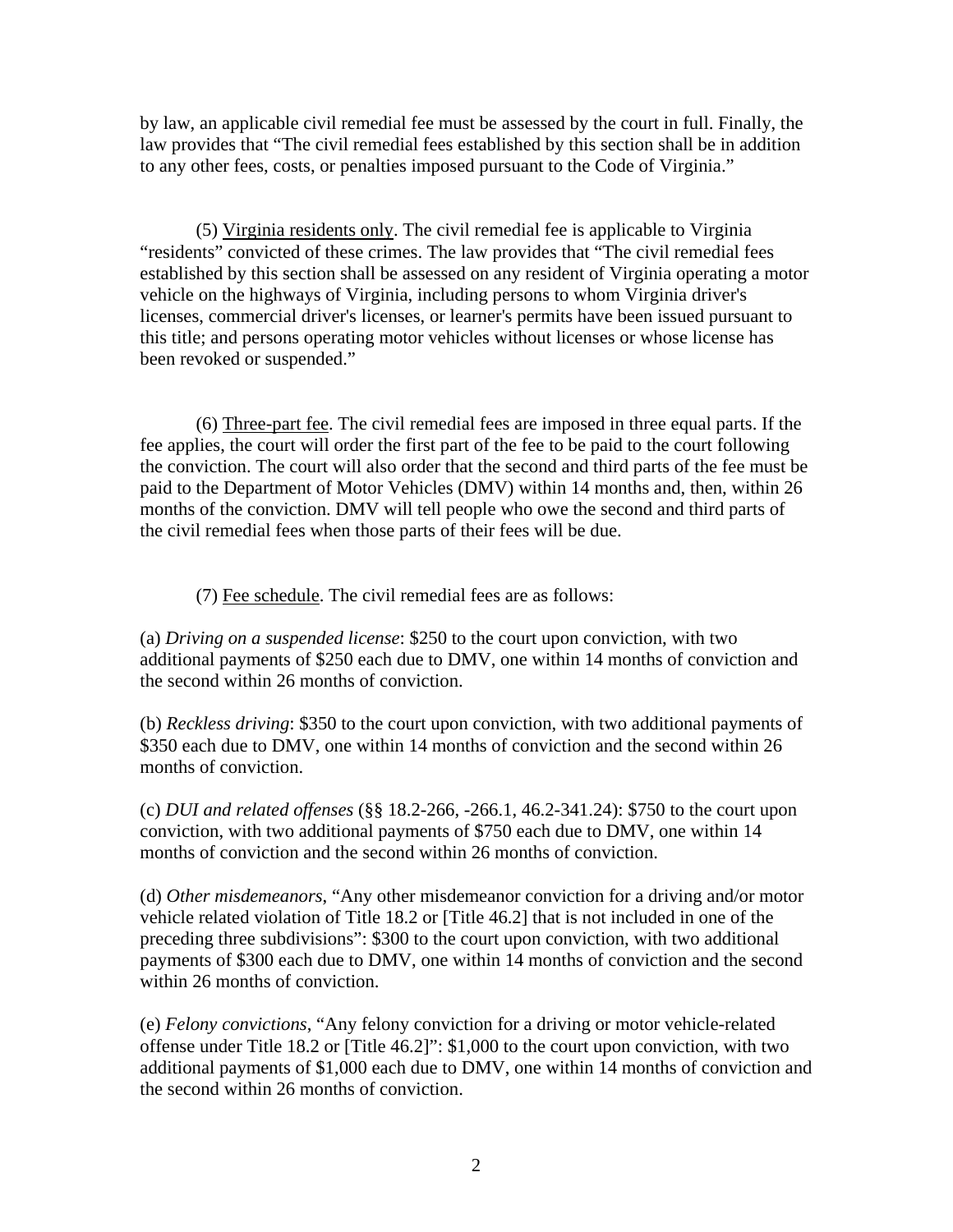(8) Installment or deferred payment plans. The civil remedial fees charged by the courts (the first part of the three-part civil remedial fee) may be included in the installment or deferred payment plans which courts use now for the payment of fines and costs, upon request and approval. The judge or the clerk of the court which convicts the person sets up the payment plan. These court-ordered installment or deferred payment plans will not apply to second and third parts of the civil remedial fee, which are to be paid to DMV.

(9) List of offenses. The list of offenses to which the civil remedial fees applies follows. The list is arranged numerically by citation to the Code of Virginia. It contains a brief description of the offense, a reference to the part of the civil remedial fee statute imposing the particular fee, the amount of the civil remedial fee, and the "class" of the offense (which indicates how serious is the particular offense). The offenses are colorcoded to reflect both the particular paragraph of subsection C of  $\S$  46.2-206.1, the civil remedial fee statute, and the specific civil remedial fee.

Here is that subsection of the statute, with the colors imposed to match up with the following list:

**§ 46.2-206.1 (C).** The court shall assess a person with the following fees upon each conviction of the following offenses:

1. Driving while his driver's license was suspended or revoked pursuant to § 18.2-272, 46.2-301, 46.2-302, 46.2-341.21, or 46.2-391 shall be assessed a fee to be paid in three annual payments of \$250 each;

2. Reckless driving in violation of Article 7 (§ 46.2-852 et seq.) of Chapter 8 or aggressive driving in violation of § 46.2-868.1 shall be assessed a fee to be paid in three annual payments of \$350 each;

3. Driving while intoxicated in violation of § 18.2-266, 18.2-266.1, or 46.2-341.24 shall be assessed a fee to be paid in three annual payments of \$750 each;

4. Any other misdemeanor conviction for a driving and/or motor vehicle related violation of Title 18.2 or this title that is not included in one of the preceding three subdivisions shall be assessed a fee to be paid in three annual payments of \$300 each; and

5. Any felony convictions for a driving or motor vehicle-related offense under Title 18.2 or this title, shall be assessed a fee to be paid in three annual payments of \$1,000 each.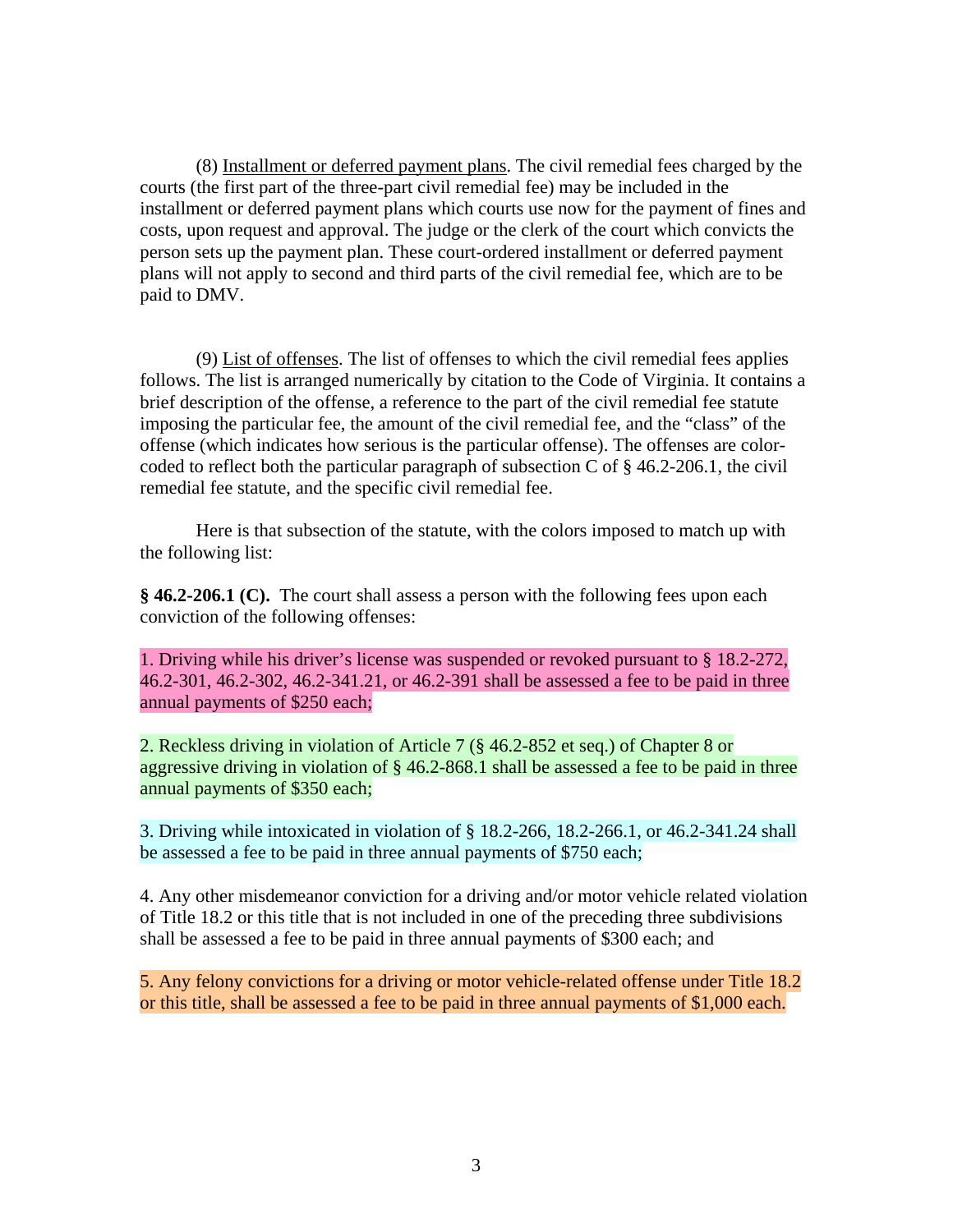| <b>Conviction</b><br>Code | <b>Conviction Description</b>                        | $§$ 46.2-206.1<br><b>Subsection</b> | <b>Annual</b><br>Fee | <b>Offense Class</b> |
|---------------------------|------------------------------------------------------|-------------------------------------|----------------------|----------------------|
| 18.2-35                   | <b>MANSLAUGHTER - VEHICLE</b>                        | (C)5                                | \$1,000              | Felony 5             |
| 18.2-36                   | <b>INVOLUNTARY MANSLAUGHTER - VEHICLE</b>            | (C)5                                | \$1,000              | Felony 5             |
| 18.2-36.1                 | INVOLUNTARY MANSLAUGHTER/ALCOHOL                     | (C)5                                | \$1,000              | Felony 5             |
| 18.2-36.1                 | INVOLUNTARY MANSLAUGHTER/AGGRAVATED                  | (C)5                                | \$1,000              | Felony 3             |
| 18.2-51.4                 | DRIVING WHILE INTOXICATED, MAIMING 1ST               | (C)5                                | \$1,000              | Felony 6             |
| 18.2-51.4                 | DRIVING WHILE INTOXICATED, MAIMING 2ND               | (C)5                                | \$1,000              | Felony 6             |
| 18.2-51.4                 | DRIVING WHILE INTOXICATED, MAIMING 3RD OR SUBSEQUENT | (C)5                                | \$1,000              | Felony 6             |
| 18.2-102                  | UNAUTHORIZED USE OF MOTOR VEHICLE - FELONY           | (C)5                                | \$1,000              | Felony 6             |
| 18.2-102                  | UNAUTHORIZED USE OF MOTOR VEHICLE - MISDEMEANOR      | (C)4                                | \$300                | Misdemeanor 1        |
| 18.2-147                  | <b>ENTER/SET IN MOTION VEHICLE</b>                   | (C)4                                | \$300                | Misdemeanor 1        |
| 18.2-266                  | DRIVING WHILE INTOXICATED, 1ST                       | (C)3                                | \$750                | Misdemeanor 1        |
| 18.2-266                  | DRIVING WHILE INTOXICATED, 2ND                       | (C)3                                | \$750                | Misdemeanor 1        |
| 18.2-266                  | DRIVING WHILE INTOXICATED, 3RD OR SUBSEQUENT         | (C)5                                | \$1,000              | Felony 6             |
| 18.2-266                  | DRIVING UNDER INFLUENCE DRUGS, 1ST                   | (C)3                                | \$750                | Misdemeanor 1        |
| 18.2-266                  | DRIVING UNDER INFLUENCE DRUGS, 2ND                   | (C)3                                | \$750                | Misdemeanor 1        |
| 18.2-266                  | DRIVING UNDER INFLUENCE DRUGS, 3RD OR SUBSEQUENT     | (C)5                                | \$1,000              | Felony 6             |
| 18.2-266                  | DRIVING UNDER INFLUENCE DRUGS/ALCOHOL, 1ST           | (C)3                                | \$750                | Misdemeanor 1        |
| 18.2-266                  | DRIVING UNDER INFLUENCE DRUGS/ALCOHOL, 2ND           | (C)3                                | \$750                | Misdemeanor 1        |
| 18.2-266                  | DRIVING INFLUENCE DRUGS/ALCOHOL, 3RD OR SUBSEQUENT   | (C)5                                | \$1,000              | Felony 6             |
| 18.2-266.1                | DRIVING AFTER ILLEGALLY CONSUMING ALCOHOL/UNDER 21   | (C)3                                | \$750                | Misdemeanor 3        |
| 18.2-268.3                | REFUSED BLOOD/BREATH, 2ND OFFENSE                    | (C)4                                | \$300                | Misdemeanor 2        |
| 18.2-268.3                | REFUSED BLOOD/BREATH, 3RD OFFENSE                    | (C)4                                | \$300                | Misdemeanor 1        |
| 18.2-272                  | OPERATING SUSPENDED/REVOKED BASED UPON 18.2-272      | (C)1                                | \$250                | Misdemeanor 1        |
| 18.2-272                  | OPERATING SUSPENDED/REVOKED, 3RD IN 10 YRS - FELONY  | (C)5                                | \$1,000              | Felony 6             |
| 18.2-323.1                | CONSUMING ALCOHOLIC BEVERAGE WHILE DRIVING           | (C)4                                | \$300                | Misdemeanor 4        |
| 46.2-300                  | NO DRIVER'S LICENSE - VEHICLE/MOTORCYCLE             | (C)4                                | \$300                | Misdemeanor 2        |
| 46.2-301                  | DRIVING UNDER REVOCATION OR SUSPENSION               | (C)1                                | \$250                | Misdemeanor 1        |
| $46.2 - 301.1(E)$         | AUTHORIZE DUI OR HAB OFF/DUI SUSPENDED TO DRIVE      | (C)4                                | \$300                | Misdemeanor 1        |
| 46.2-302                  | DRIVE SUSPENDED BEFORE PROOF FINANCIAL RESPONS       | (C)1                                | \$250                | Misdemeanor 1/2      |
| 46.2-328                  | DRIVE WITHOUT LICENSE ENDORSEMENT(S)                 | (C)4                                | \$300                | Misdemeanor 1        |
| 46.2-329                  | OPERATE IN VIOLATION RESTRICTED LICENSE              | (C)4                                | \$300                | Misdemeanor 2        |
| 46.2-335                  | <b>LEARNER'S PERMIT VIOLATION</b>                    | (C)4                                | \$300                | Misdemeanor 2        |
| 46.2-339                  | OPERATE SCHOOL BUS WITHOUT LICENSE                   | (C)4                                | \$300                | Misdemeanor 2        |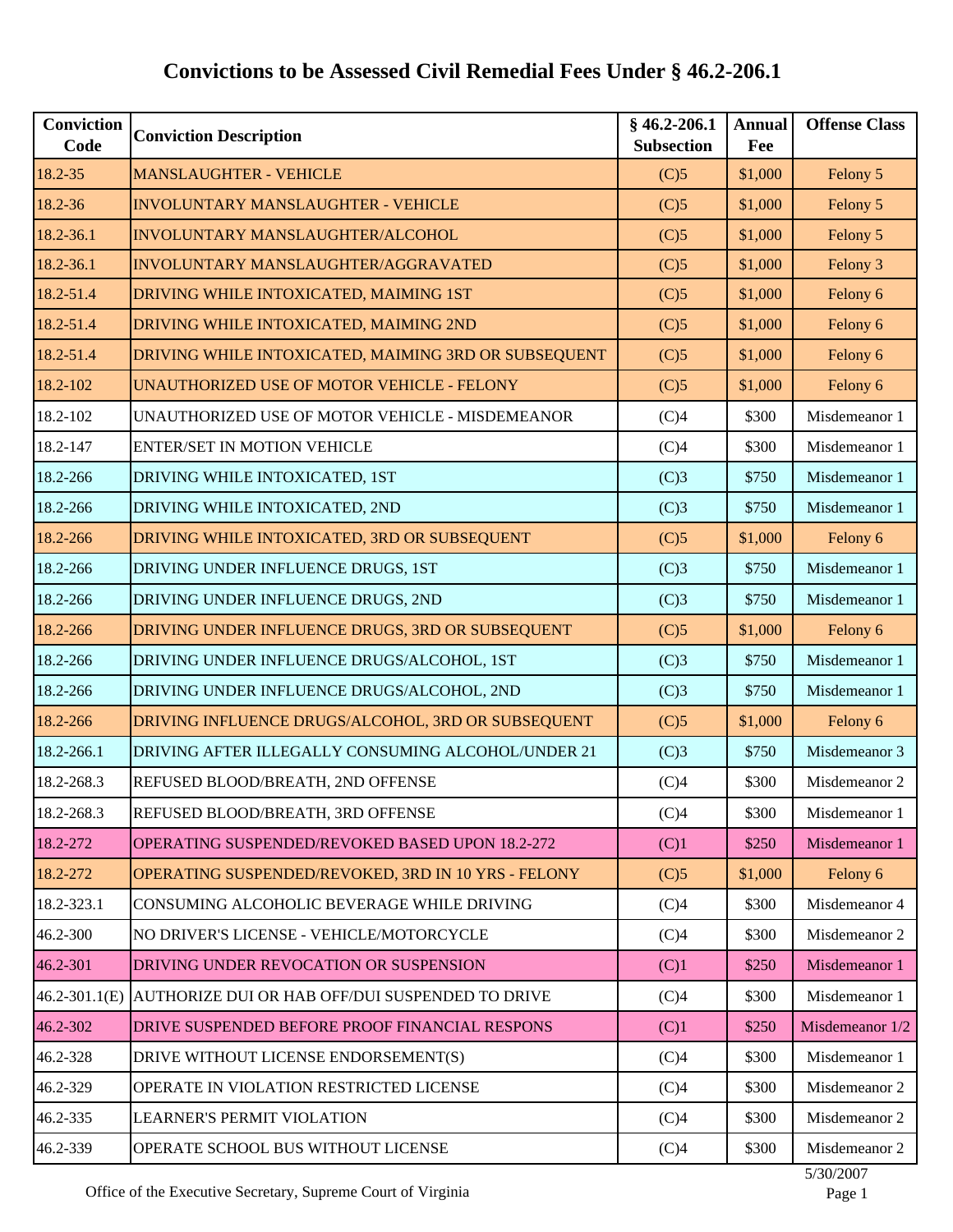| 46.2-341.6<br>46.2-341.7<br>46.2-341.7<br>46.2-341.10<br>46.2-341.16<br>46.2-341.19<br>46.2-341.21<br>46.2-341.21 | DRIVE CMV - MORE THAN ONE LICENSE<br>DRIVE CMV WITHOUT LICENSE<br>DRIVE CMV WITHOUT CDL OR PROPER CLASS<br>CDL INSTRUCTION PERMIT VIOLATION<br>OPERATE CMV WITHOUT ENDORSEMENT(S)<br>USE CMV TO DISTRIBUTE CONTROLLED SUBSTANCE<br>VIOLATING OUT OF SERVICE ORDER<br>DRIVING CMV WHILE DISQUALIFIED | (C)4<br>(C)4<br>(C)4<br>(C)4<br>(C)4<br>(C)4<br>(C)1 | \$300<br>\$300<br>\$300<br>\$300<br>\$300<br>\$300<br>\$250 | Misdemeanor 2<br>Misdemeanor 2<br>Misdemeanor 2<br>Misdemeanor 2<br>Misdemeanor 2<br>Misdemeanor 1 |
|-------------------------------------------------------------------------------------------------------------------|-----------------------------------------------------------------------------------------------------------------------------------------------------------------------------------------------------------------------------------------------------------------------------------------------------|------------------------------------------------------|-------------------------------------------------------------|----------------------------------------------------------------------------------------------------|
|                                                                                                                   |                                                                                                                                                                                                                                                                                                     |                                                      |                                                             |                                                                                                    |
|                                                                                                                   |                                                                                                                                                                                                                                                                                                     |                                                      |                                                             |                                                                                                    |
|                                                                                                                   |                                                                                                                                                                                                                                                                                                     |                                                      |                                                             |                                                                                                    |
|                                                                                                                   |                                                                                                                                                                                                                                                                                                     |                                                      |                                                             |                                                                                                    |
|                                                                                                                   |                                                                                                                                                                                                                                                                                                     |                                                      |                                                             |                                                                                                    |
|                                                                                                                   |                                                                                                                                                                                                                                                                                                     |                                                      |                                                             |                                                                                                    |
|                                                                                                                   |                                                                                                                                                                                                                                                                                                     |                                                      |                                                             | Misdemeanor 1/2                                                                                    |
|                                                                                                                   |                                                                                                                                                                                                                                                                                                     | (C)1                                                 | \$250                                                       | Misdemeanor 1/2                                                                                    |
| 46.2-341.24                                                                                                       | DRIVE CMV - BAC .04 OR MORE                                                                                                                                                                                                                                                                         | (C)3                                                 | \$750                                                       | Misdemeanor 3                                                                                      |
| 46.2-341.25                                                                                                       | DRIVE CMV - BAC .08 OR MORE, 1ST                                                                                                                                                                                                                                                                    | (C)3                                                 | \$750                                                       | Misdemeanor 1                                                                                      |
| 46.2-341.24                                                                                                       | DRIVE CMV - BAC .08 OR MORE, 2ND WITHIN 5 YEARS                                                                                                                                                                                                                                                     | (C)3                                                 | \$750                                                       | Misdemeanor 1                                                                                      |
| 46.2-341.24                                                                                                       | DRIVE CMV - BAC .08 OR MORE, 3RD                                                                                                                                                                                                                                                                    | (C)3                                                 | \$750                                                       | Misdemeanor 1                                                                                      |
| 46.2-341.24                                                                                                       | DRIVE CMV - BAC .08 OR MORE/DRUGS                                                                                                                                                                                                                                                                   | (C)3                                                 | \$750                                                       | Misdemeanor 1                                                                                      |
| 46.2-341.26                                                                                                       | DRIVE CMV UNDER INFLUENCE DRUGS/ALCOHOL, 1ST                                                                                                                                                                                                                                                        | (C)3                                                 | \$750                                                       | Misdemeanor 1                                                                                      |
| 46.2-341.24                                                                                                       | DRIVE CMV UNDER INFLUENCE DRUGS/ALCOHOL, 2ND                                                                                                                                                                                                                                                        | (C)3                                                 | \$750                                                       | Misdemeanor 1                                                                                      |
| 46.2-341.24                                                                                                       | DRIVE CMV UNDER INFLUENCE DRUGS/ALCOHOL, 3RD                                                                                                                                                                                                                                                        | (C)3                                                 | \$750                                                       | Misdemeanor 1                                                                                      |
| 46.2-341.25                                                                                                       | DRIVE CMV UNDER INFLUENCE DRUGS, 1ST                                                                                                                                                                                                                                                                | (C)3                                                 | \$750                                                       | Misdemeanor 1                                                                                      |
| 46.2-341.24                                                                                                       | DRIVE CMV UNDER INFLUENCE DRUGS, 2ND                                                                                                                                                                                                                                                                | (C)3                                                 | \$750                                                       | Misdemeanor 1                                                                                      |
| 46.2-341.24                                                                                                       | DRIVE CMV UNDER INFLUENCE DRUGS, 3RD                                                                                                                                                                                                                                                                | (C)3                                                 | \$750                                                       | Misdemeanor 1                                                                                      |
| 46.2-346                                                                                                          | DRIVER'S LICENSE VIOLATION                                                                                                                                                                                                                                                                          | (C)4                                                 | \$300                                                       | Misdemeanor 2                                                                                      |
| 46.2-349                                                                                                          | PERMIT UNLICENSED PERSON TO DRIVE                                                                                                                                                                                                                                                                   | (C)4                                                 | \$300                                                       | Misdemeanor 2                                                                                      |
| 46.2-357                                                                                                          | OPERATING AFTER DECLARED HAB OFF - MISDEMEANOR                                                                                                                                                                                                                                                      | (C)4                                                 | \$300                                                       | Misdemeanor 1                                                                                      |
| 46.2-357                                                                                                          | OPERATING AFTER DECLARED HAB OFF - FELONY                                                                                                                                                                                                                                                           | (C)5                                                 | \$1,000                                                     | Felony 6                                                                                           |
| 46.2-371                                                                                                          | INJURY OR DEATH - FAIL TO NOTIFY POLICE OF ACCIDENT                                                                                                                                                                                                                                                 | (C)4                                                 | \$300                                                       | Misdemeanor 4                                                                                      |
| $46.2 - 391(D)$                                                                                                   | DRIVING WHEN REVOKED FOR DUI/2ND - MISDEMEANOR                                                                                                                                                                                                                                                      | (C)1                                                 | \$250                                                       | Misdemeanor 1                                                                                      |
| $46.2 - 391(D)$                                                                                                   | DRIVING WHEN REVOKED FOR DUI/2ND - FELONY                                                                                                                                                                                                                                                           | (C)5                                                 | \$1,000                                                     | Felony 6                                                                                           |
| $46.2 - 391(D)$                                                                                                   | DRIVING WHEN REVOKED FOR DUI/3RD - MISDEMEANOR                                                                                                                                                                                                                                                      | (C)1                                                 | \$250                                                       | Misdemeanor 1                                                                                      |
| $46.2 - 391(D)$                                                                                                   | <b>DRIVING WHEN REVOKED FOR DUI/3RD - FELONY</b>                                                                                                                                                                                                                                                    | (C)5                                                 | \$1,000                                                     | Felony 6                                                                                           |
| 46.2-704                                                                                                          | OPERATE OVERWEIGHT OR BEFORE PAYMENT OF FEE                                                                                                                                                                                                                                                         | (C)4                                                 | \$300                                                       | Misdemeanor 2                                                                                      |
| 46.2-704                                                                                                          | <b>REFUSE TO HAVE VEHICLE WEIGHED</b>                                                                                                                                                                                                                                                               | (C)4                                                 | \$300                                                       | Misdemeanor 2                                                                                      |
| 46.2-707                                                                                                          | OPERATE OR PERMIT OPERATION UNINSURED MOTOR VEHICLE                                                                                                                                                                                                                                                 | (C)4                                                 | \$300                                                       | Misdemeanor 3                                                                                      |
| 46.2-707                                                                                                          | KNOWINGLY OPERATE UNINSURED MOTOR VEHICLE                                                                                                                                                                                                                                                           | (C)4                                                 | \$300                                                       | Misdemeanor 3                                                                                      |
| 46.2-815                                                                                                          | HAUL PROHIBITED CARGO THROUGH TUNNEL                                                                                                                                                                                                                                                                | (C)4                                                 | \$300                                                       | Misdemeanor 4                                                                                      |

Office of the Executive Secretary, Supreme Court of Virginia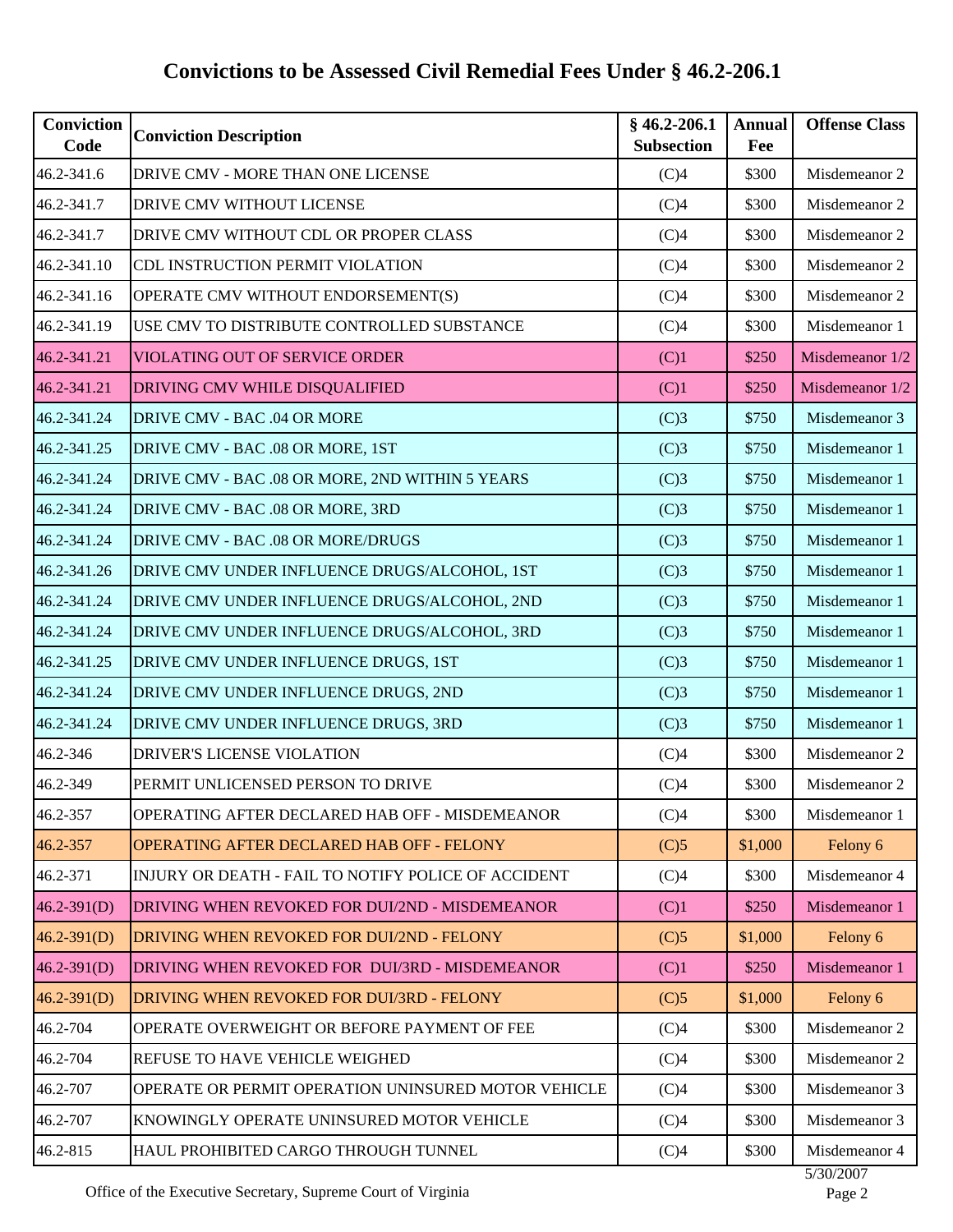| <b>Conviction</b><br>Code | <b>Conviction Description</b>                      | $§$ 46.2-206.1<br><b>Subsection</b> | <b>Annual</b><br>Fee | <b>Offense Class</b> |
|---------------------------|----------------------------------------------------|-------------------------------------|----------------------|----------------------|
| 46.2-817                  | ELUDE POLICE - MISDEMEANOR                         | (C)4                                | \$300                | Misdemeanor 3        |
| 46.2-817                  | <b>ELUDE POLICE - FELONY</b>                       | (C)5                                | \$1,000              | Felony 6             |
| 46.2-817                  | DISREGARD POLICE SIGNAL TO STOP                    | (C)4                                | \$300                | Misdemeanor 3        |
| 46.2-817                  | <b>ATTEMPT TO ELUDE POLICE</b>                     | (C)4                                | \$300                | Misdemeanor 3        |
| 46.2-818                  | STOP VEHICLE TO IMPEDE TRAVEL/BLOCK/DAMAGE         | (C)4                                | \$300                | Misdemeanor 1        |
| 46.2-829                  | RD - PASS OR OVERTAKE EMERGENCY VEHICLE            | (C)4                                | \$300                | Misdemeanor 1        |
| 46.2-852                  | RD - GENERALLY - MISDEMEANOR                       | (C)2                                | \$350                | Misdemeanor 1        |
| 46.2-852                  | RD - GENERALLY - FELONY                            | (C)5                                | \$1,000              | Felony 6             |
| 46.2-853                  | RD - OPERATE IMPROPER BRAKES - MISDEMEANOR         | (C)2                                | \$350                | Misdemeanor 1        |
| 46.2-853                  | RD - OPERATE IMPROPER BRAKES - FELONY              | (C)5                                | \$1,000              | Felony 6             |
| 46.2-853                  | RD - IMPROPER CONTROL - MISDEMEANOR                | (C)2                                | \$350                | Misdemeanor 1        |
| 46.2-853                  | RD - IMPROPER CONTROL - FELONY                     | (C)5                                | \$1,000              | Felony 6             |
| 46.2-854                  | RD - PASS ON CREST OF HILL - MISDEMEANOR           | (C)2                                | \$350                | Misdemeanor 1        |
| 46.2-854                  | RD - PASS ON CREST OF HILL - FELONY                | (C)5                                | \$1,000              | Felony 6             |
| 46.2-855                  | RD - VIEW OBSTRUCTED - MISDEMEANOR                 | (C)2                                | \$350                | Misdemeanor 1        |
| 46.2-855                  | RD - VIEW OBSTRUCTED - FELONY                      | (C)5                                | \$1,000              | Felony 6             |
| 46.2-856                  | RD - PASS TWO VEH ABREAST - MISDEMEANOR            | (C)2                                | \$350                | Misdemeanor 1        |
| 46.2-856                  | RD - PASS TWO VEH ABREAST - FELONY                 | (C)5                                | \$1,000              | Felony 6             |
| 46.2-857                  | RD - DR TWO VEH ABREAST - MISDEMEANOR              | (C)2                                | \$350                | Misdemeanor 1        |
| 46.2-857                  | RD - DR TWO VEH ABREAST - FELONY                   | (C)5                                | \$1,000              | Felony 6             |
| 46.2-858                  | RD - PASS AT RR CROSSING - MISDEMEANOR             | (C)2                                | \$350                | Misdemeanor 1        |
| 46.2-858                  | RD - PASS AT RR CROSSING-FELONY                    | (C)5                                | \$1,000              | Felony 6             |
| 46.2-859                  | RD - PASS SCHOOL BUS - MISDEMEANOR                 | (C)2                                | \$350                | Misdemeanor 1        |
| 46.2-859                  | RD - PASS SCHOOL BUS - FELONY                      | (C)5                                | \$1,000              | Felony 6             |
| 46.2-860                  | RD - FAIL TO GIVE PROPER SIGNAL - MISDEMEANOR      | (C)2                                | \$350                | Misdemeanor 1        |
| 46.2-860                  | RD - FAIL TO GIVE PROPER SIGNAL - FELONY           | (C)5                                | \$1,000              | Felony 6             |
| 46.2-861                  | RD - DRIVE TOO FAST FOR CONDITIONS - MISDEMEANOR   | (C)2                                | \$350                | Misdemeanor 1        |
| 46.2-861                  | RD - DRIVE TOO FAST FOR CONDITIONS - FELONY        | (C)5                                | \$1,000              | Felony 6             |
| 46.2-862                  | RD - SPEEDING EXCESS OF 80 MPH - MISDEMEANOR       | (C)2                                | \$350                | Misdemeanor 1        |
| 46.2-862                  | RD - SPEEDING EXCESS OF 80 MPH - FELONY            | (C)5                                | \$1,000              | Felony 6             |
| 46.2-862                  | RD - SPEED 20/MORE ABOVE SPEED LIMIT - MISDEMEANOR | (C)2                                | \$350                | Misdemeanor 1        |
| 46.2-862                  | RD - SPEED 20/MORE ABOVE SPEED LIMIT - FELONY      | (C)5                                | \$1,000              | Felony 6             |
| 46.2-863                  | RD - FAIL TO STOP ENTERING HIGHWAY - MISDEMEANOR   | (C)2                                | \$350                | Misdemeanor 1        |

Office of the Executive Secretary, Supreme Court of Virginia